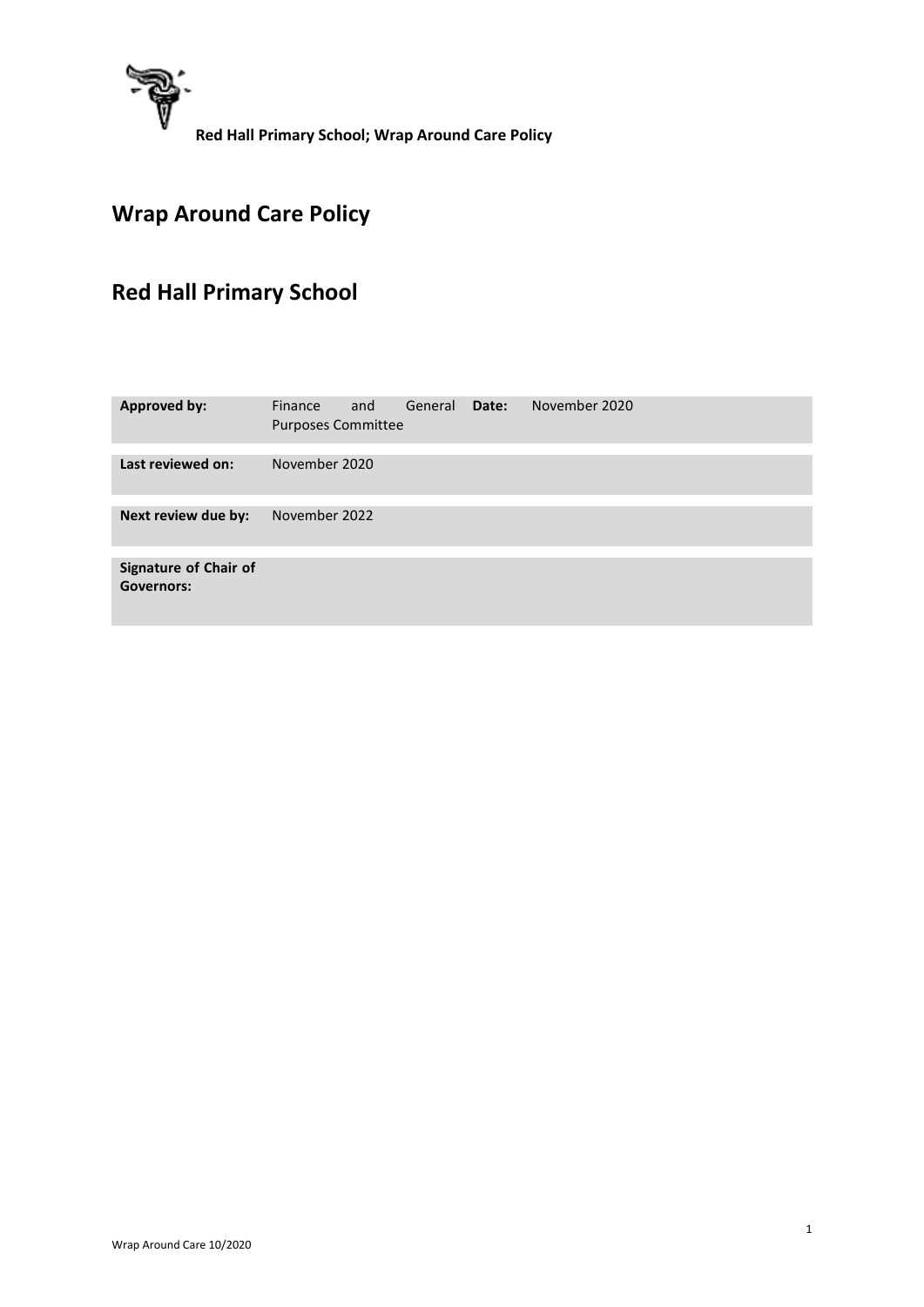

Dear Parent or Carer

We would like to welcome you to our Before and After School Care Club at Red Hall Primary School.

We have enclosed in this pack the following:

- What the Club can offer your child
- Registration Form
- Charges
- Agreement

Our aim is to ensure your child is well cared for in a stimulating environment. We hope we have created a number of areas for your child to enjoy their stay, specifically a soft seating area where they can read or watch television and play with the toys we have accumulated. We also have a computer area. We are hoping to acquire other games and activities for the children over the coming months.

During their stay at the Club we will be offering activities for the children to take part in, if they wish, for example we will be painting, modelling, sewing, baking, playing sports etc all designed for the children's enjoyment whilst learning at the same time.

We would welcome any comments or suggestions you may have to ensure your child enjoys their stay.

If you wish to contact us at anytime, please either telephone 01384 813968 during the hours of 7.30- 9.00am and 3.00-5:45pm or alternatively contact the school office (8.30am-3.30pm).

We hope your child enjoys their stay in the Before and After School Care Club.

Yours sincerely

Mrs H Tomlinson Headteacher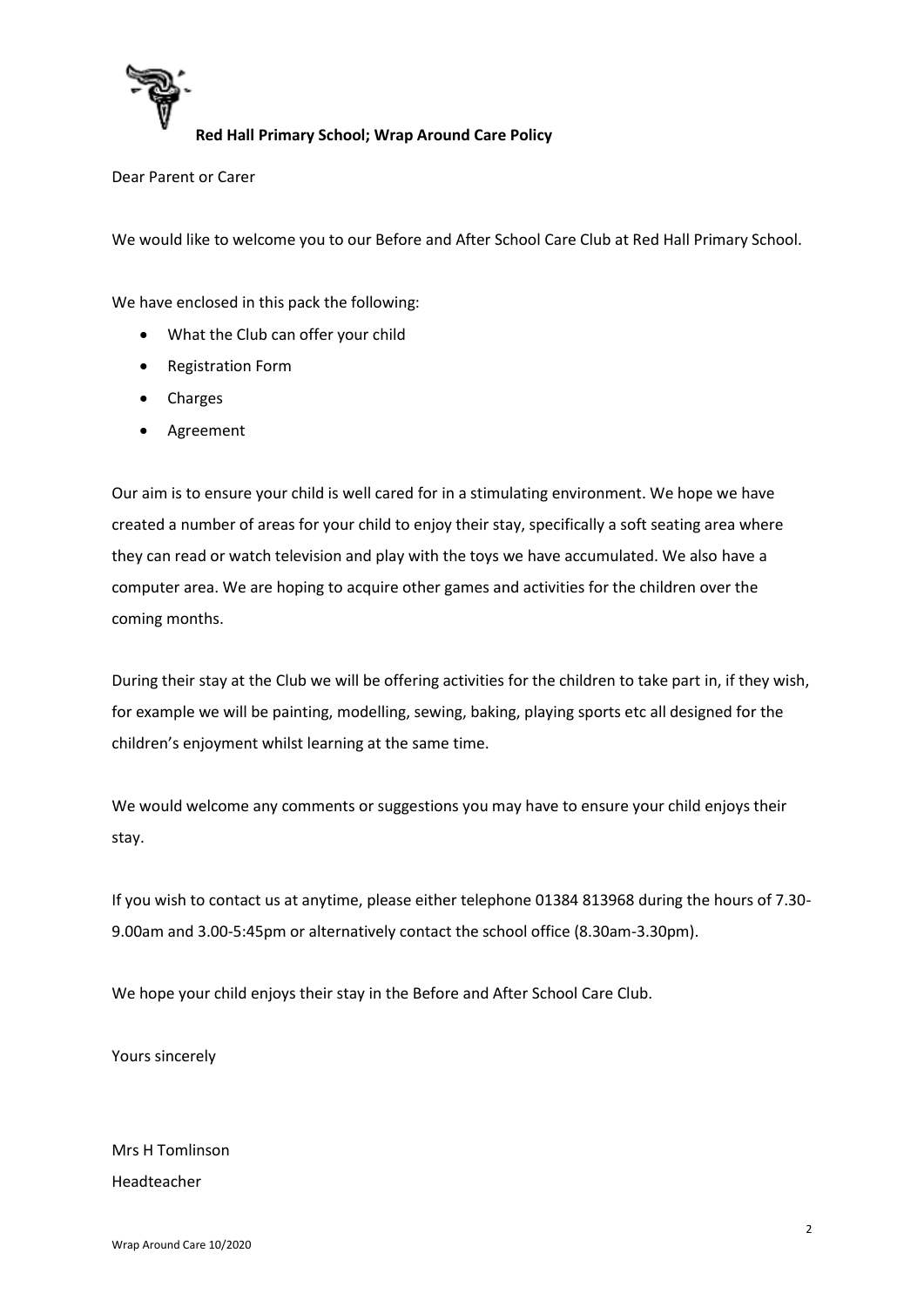

# **Our Core Aims**

- To provide an affordable, childcare facility for parents/carers.
- To provide a welcoming, safe and secure environment for pupils to have Wrap Around Care before and after school hours.
- A varied programme of activities for your child
- High quality care at all times
- Experienced, qualified and committed staff
- A commitment to equal opportunities
- Safe equipment which meets British Standards
- Policies and procedures which meet Ofsted requirements
- Be available to discuss the care of your child at a mutually convenient time

#### **The Governing Body and staff expect from parents/carers the following**:

- A completed agreement form
- A completed registration and medication documents which must be kept up to date including any additional requirements your child may have
- To become familiar with the schemes policies and working procedures
- To collect your child on time.
- To provide notice of any changes to the collection procedure
- To inform the staff of any absences due to illness or holidays
- To make prompt payment for booked sessions on a regular basis
- To sign your child in and out of the premises, The Wrap Around Care Team will be doing this on your behalf
- Complaints should be dealt with as per the Schools Complaints Policy, which can be found on the Schools website
- Be available to discuss the care of your child at a mutually convenient time

#### **Introduction**

Red Hall Primary School Wrap Around Care is run by Red Hall Primary School and exists to provide high quality out-of-school hour childcare for our parents/carers. The children have the opportunity to extend their day within the school building and to join in a variety of activities on offer to enhance the curriculum and interests of the pupils.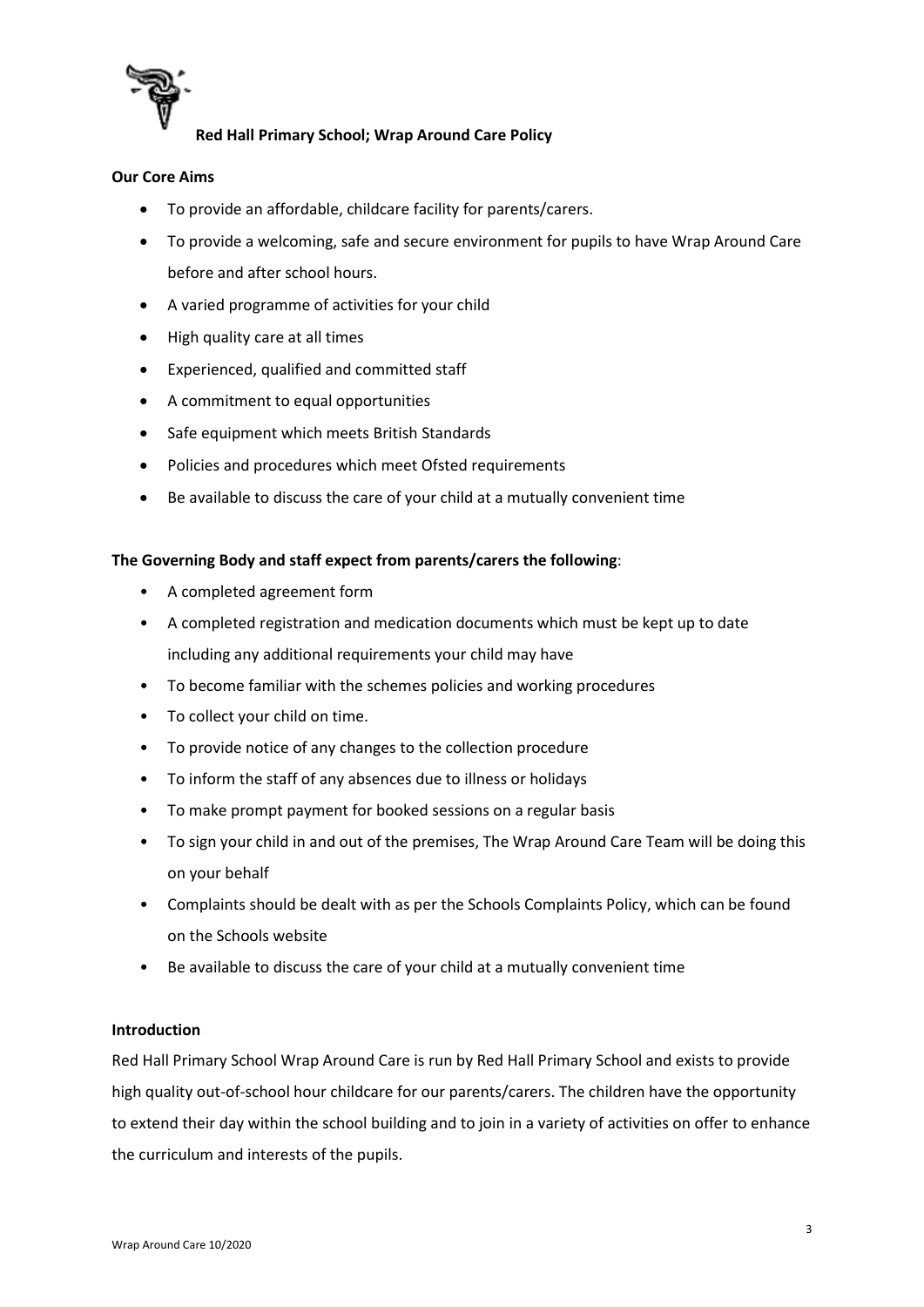

The care operates term time only (excluding inset days) from: • 7:30am – 9:00am • 2:45pm – 5:45pm **Current costs for each session Breakfast Club**  (including a light breakfast) Rate per child 7:30am – 9:00 am £4.20 **After School Club**  (including light snack) 2:45pm-4:00pm **£3.40** 2:45pm-5:45pm **£6.80** Surcharge for collection after 5:45pm £12:50

A copy of this policy is provided to all parents of children attending the sessions and is also available on the school website. All parents must complete a registration form for each child attending the sessions and sign the parental agreement to adhere to the terms of this policy.

#### **Admissions**

- Only children attending Red Hall Primary School are eligible to attend Wrap Around Care sessions.
- All places are subject to availability.
- The registration process must be completed prior to the child's commencement of the sessions.
- Parents requiring ad hoc places are welcome to use the Wrap Around Care provided there are spaces and parents/carers have previously completed the registration process.
- All Wrap Around Care staff are made aware of the details of a new child.
- Children's attendance is recorded in a register.

#### **Booking places**

 Places for Wrap Around Care are to be booked through contacting the school office who will pass your details onto Lindsay, the Wrap Around Care Manager.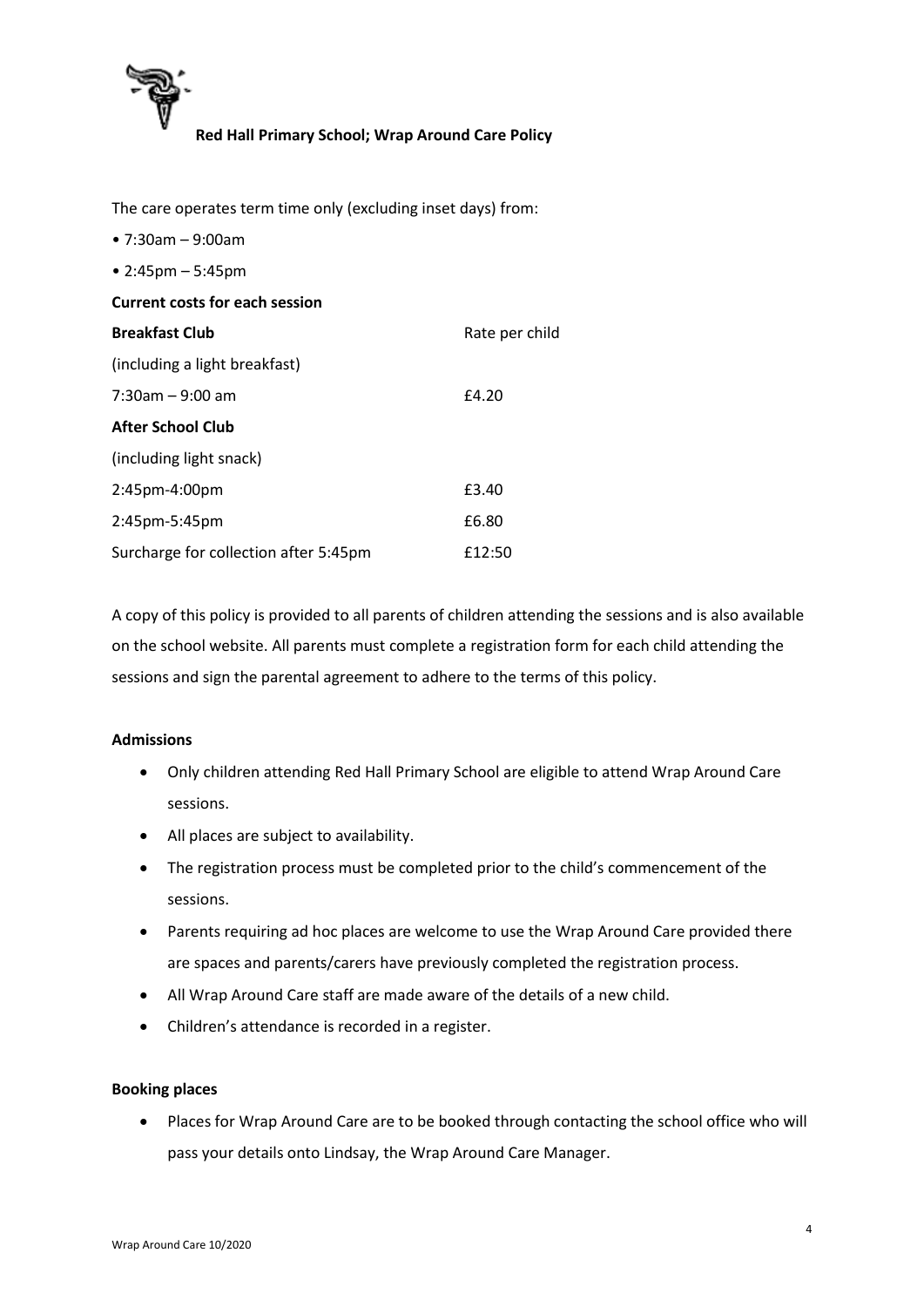

- Priority for places will be given to those pupils that have pre-booked sessions.
- Subject to space, ad hoc places can be booked up to the actual day so long as payment has been made.

#### **Pricing Policy**

- The Wrap Around Care is non-profit making and the fees charged cover the cost of staffing, equipment and day to day running costs.
- It may be necessary to change fees from time to time, however Parents/Carers will always be given at least one month's notice of this.
- All fees are to be paid within a month of the session being attended
- Payment is due for all booked sessions if no notice is given for non-attendance.
- Fees must be paid via our online payment system (Parent Pay).
- Parents are to use ParentPay as proof of payment.
- If arrears of £50 or more are not cleared within one calendar month, the child's Wrap Around space will be withdrawn

#### **Sickness/Holidays/Non-Attendance**

Sickness/holidays will be charged at full fees for advanced bookings, if you wish to retain your child's place. 24 hours notice must be given to cancel ad-hoc bookings, otherwise you will still be charged.

#### **Staffing**

- The Wrap Around Care Manager will have relevant qualifications to provide care for pupils
- At least one member of the team will also hold a paediatric first aid and food hygiene certificate.
- The club will be staffed at a maximum ratio of 1 adult for every 10 children for pupils over 8 years old and 1:6 for children from 4-7 years old.
- At all times the Wrap Around Care Manager will be present and in addition the one other staff member.

#### **Arrivals and Departures**

Breakfast Club: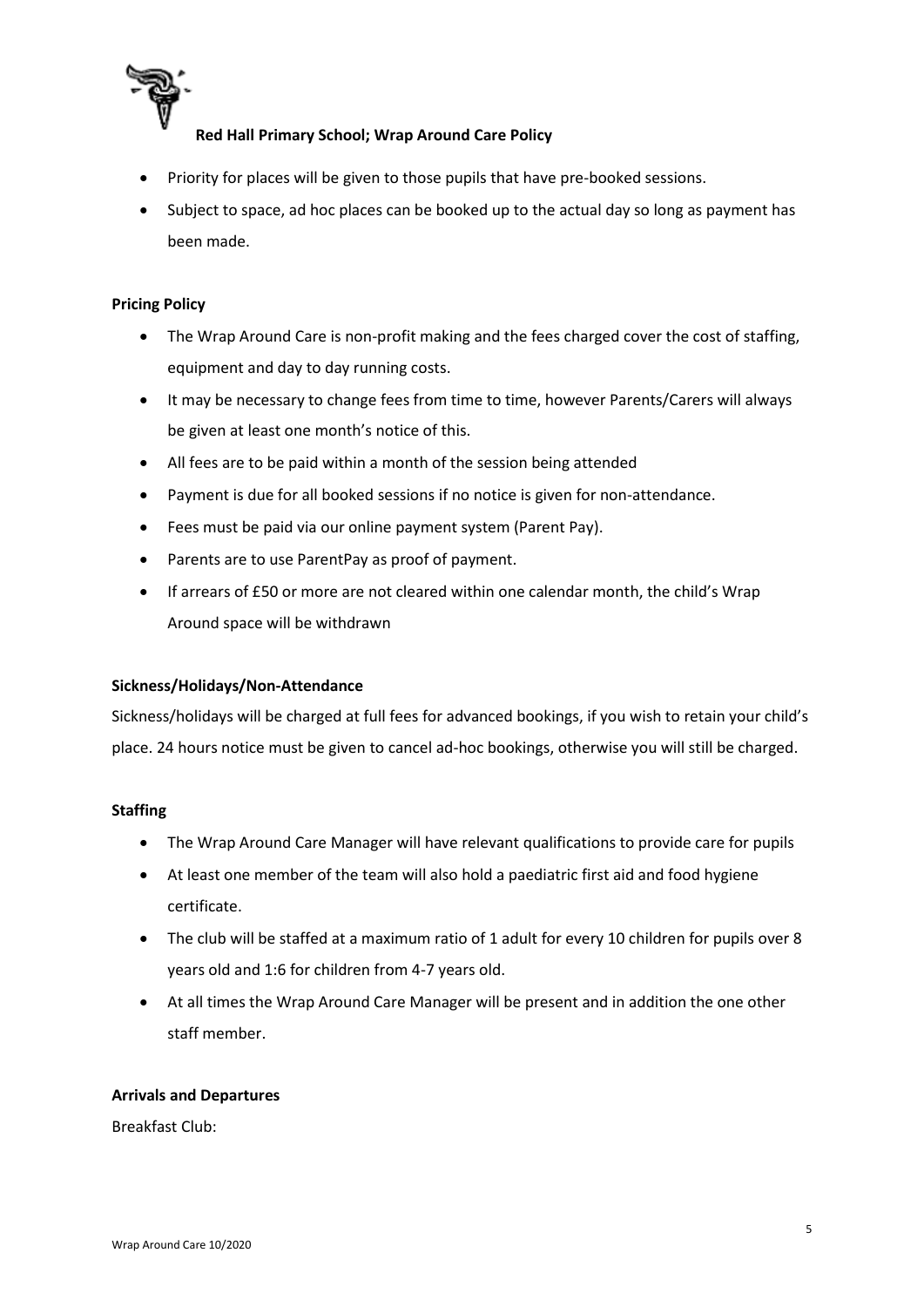

- Parents/ Carers are responsible for dropping off pupils for Breakfast Club (we will not accept pupils without an adult)
- Parents are to alert staff members at the conservatory door who will come and greet the children.
- At the end of the session, pupils will be taken to their classrooms by a member of the Wrap Around Team.
- Any information/ handover to the class teacher will take place at this time.

## After School Care:

- Registers will be provided to the Wrap Around Care staff each day to ensure staff know whether pupils have attended school that day.
- Parents must call the Wrap Around Manager if their child is going to be absent from any session.
- Children will be collected by a member of the Wrap Around Care Team and taken to the Community Room
- Any information/ handover to the Wrap Around team will take place at this time.
- Parents are to collect pupils via the conservatory. This will alert the staff members to bring the child/ren to them.
- Parents/ Carers are responsible for collecting pupils from after care (we will not release pupils without a named adult)

#### **Provision**:

- A range of activities are planned for the pupils depending on their interests and needs.
- After School Care provision is planned for by our Wrap Around Care team and provides opportunity for pupils to experience art and craft activities
- They will also be offered a snack at this time.

#### **Behaviour**:

- Whilst attending The Wrap Around Care children are expected to follow the school behaviour policy.
- Staff will consult with parents to formulate clear strategies for dealing with persistent inappropriate behaviour. If after consultation with parents and the implementation of behaviour management strategies, a child continues to display inappropriate behaviour, the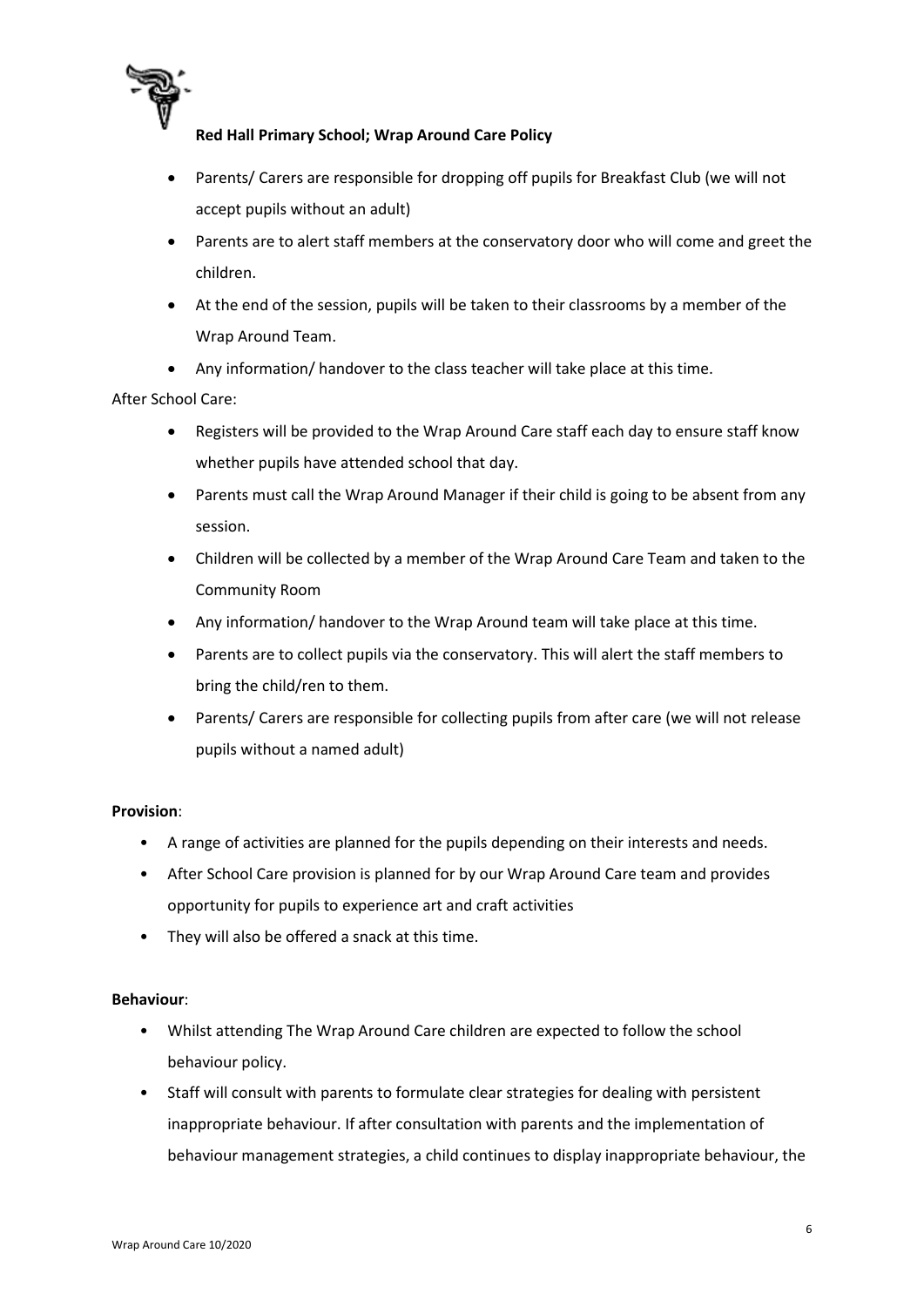

Wrap Around Care Manager may decide to exclude the child. The reasons and processes involved will be clearly explained to the child and their parent/carer.

#### **First Aid**

- All accidents will be recorded in the Wrap Around Care accident book, accurately reported to the parents/carer via a slip.
- Accident records will give details of the time, date and nature of the accident; details of the child involved; type and location of the injury; action taken and by whom.
- All incidents are dealt with by a qualified first aider.
- Parents of any child who becomes unwell during the session will be contacted immediately.

#### **Medical conditions**

- It is the parent's/carers responsibility to inform the Wrap Around Care staff of any medical conditions/allergies that could affect the child during the session.
- Any prescribed mediation needed should be provided to the main school office in line with school Policy.
- It is the parent's responsibility to ensure that all emergency medication is still within its usage date.
- It is the parent's responsibility to inform the main school office of any changes to medical information.
- Where a healthcare plan is in place and already held by the school, it will not be necessary for a new plan to be written, the original plan will be shared with Wrap Around Care staff.

#### **Related Whole School Policies:**

- Behaviour Policy
- Child protection policy
- Equal opportunities policy
- Health and Safety policy
- Children with Medical Conditions Policy
- Lone Working Policy
- Complaints Policy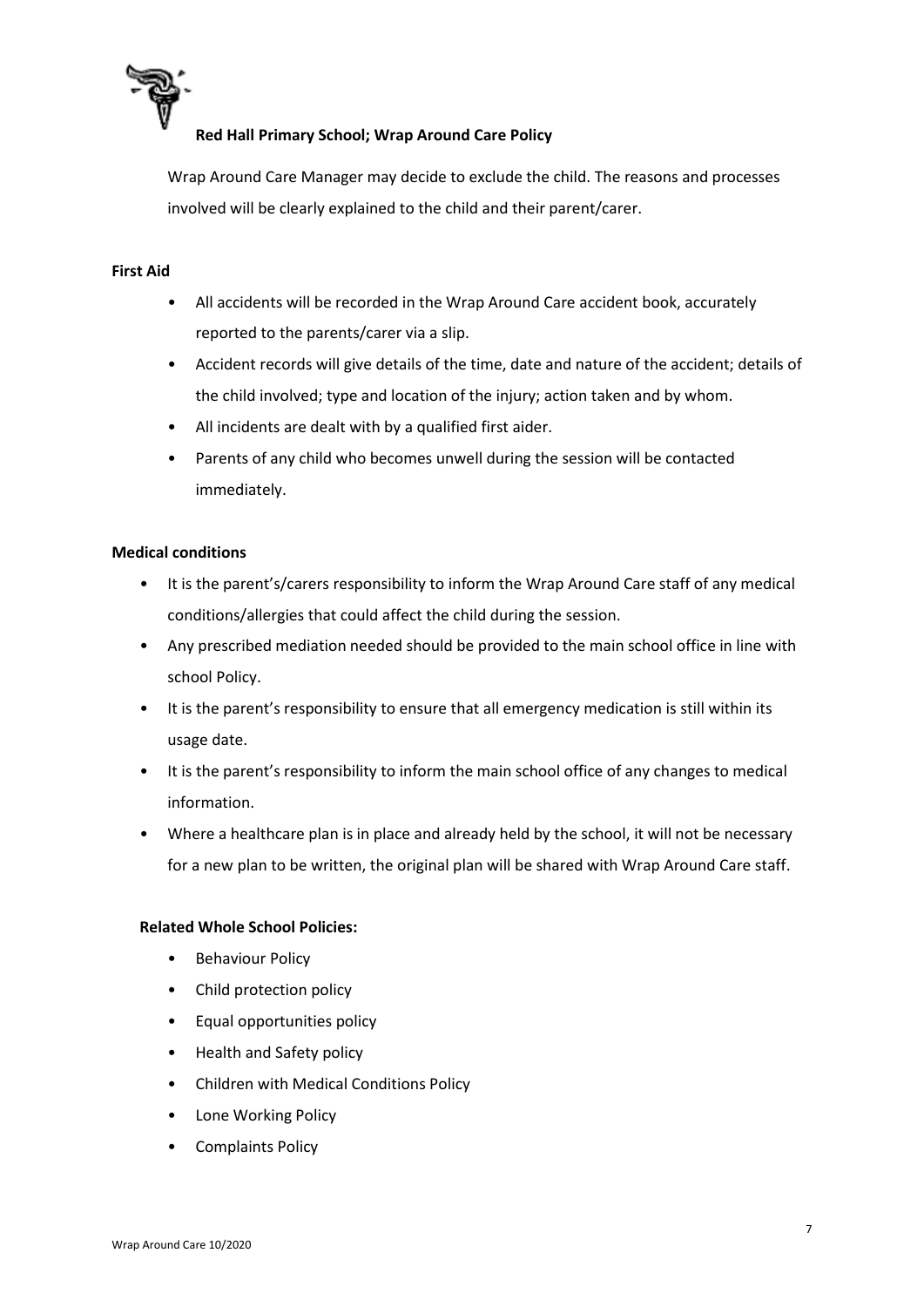

#### **Staff**

Headteacher – Mrs H Tomlinson Wrap Around Care Manager – Miss L Westwood Play Worker – Mrs T Jones Play Worker – Mrs H Lowe School Business Manager – Mrs H Patel

#### **Commencement of contract**

The first working day a place is booked within the scheme.

#### **Termination**

Notice to terminate this contract and withdraw your child must be given in writing one week in advance of the intended date. If a child's behaviour is or becomes such that the safety and wellbeing of others are threatened, the Governors will refer to the sanctions and behaviour policies. This may result in the termination of this contract without given notice.

#### **Insurance**

The Before and After School Club is covered under Red Hall Primary School's All Risks Insurance. A copy of the certificate is on display in the School Office.

#### **Sickness**

Any infectious disease must be notified to staff as soon as possible. The Governing Body and Staff reserve the right to refuse admission to a child who is unwell.

#### **Personal Property**

The Governing Body and staff cannot accept responsibility for loss or damage to personal belongings.

#### **Emergency contacts**

Staff must be supplied with the name, address and telephone number of at least two people who will act as emergency contacts for your child.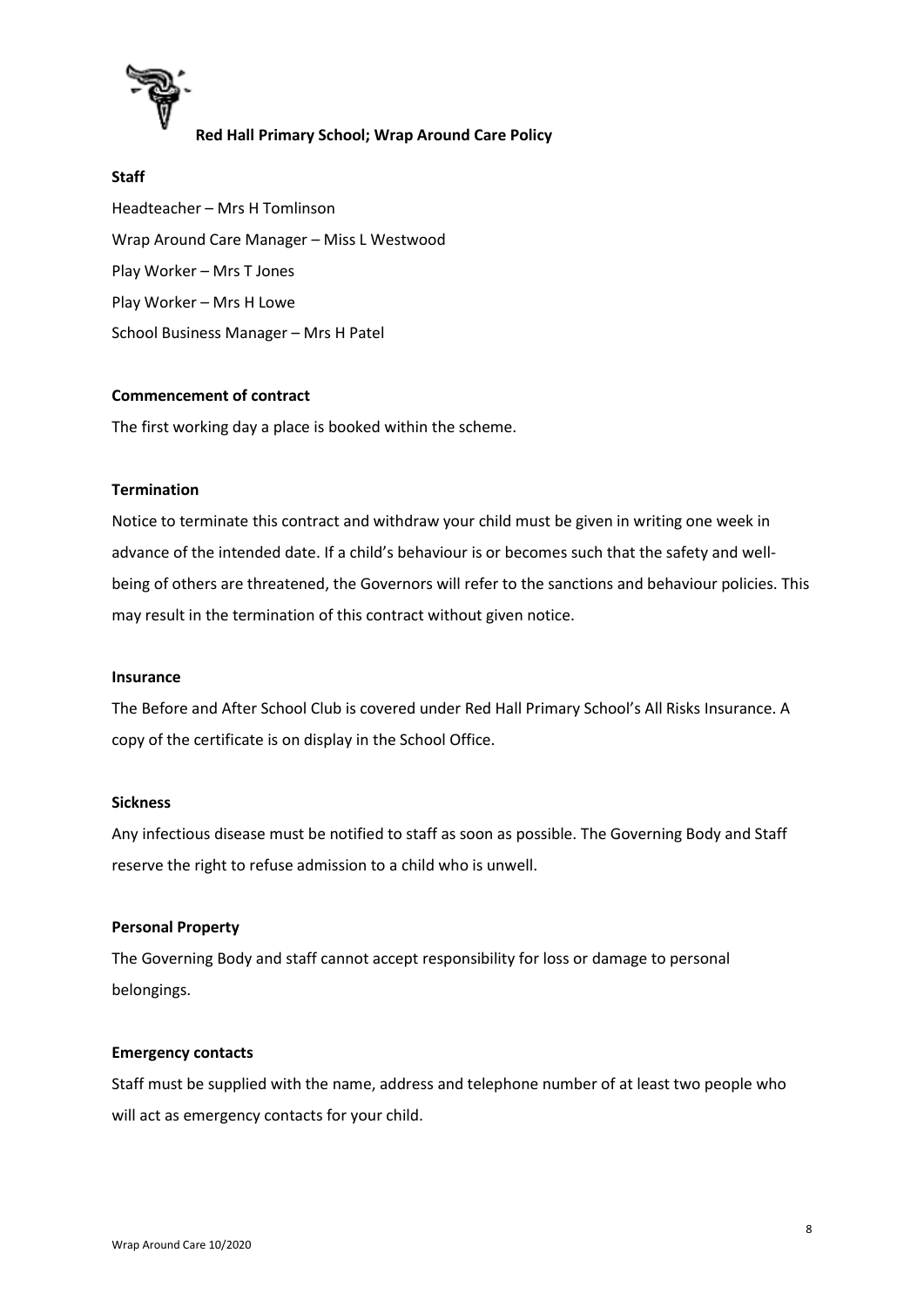

# **Fire precautions**

The Governing Body has ensured all requirements are met in regard to fire precautions. Fire drills are held on a regular basis and written records kept. Red Hall Primary School has a no smoking policy.

## **Collection and delivery**

Collection of children must be by a named person specifically authorised on registration documents or as an emergency, prior notice is to be given by parent/carer to the change in this procedure. Security measures will be in place to ensure collection by another person is correct.

#### **Privacy Notice**

Our Privacy Notice can be found on the school website www.redhall.dudley.sch.uk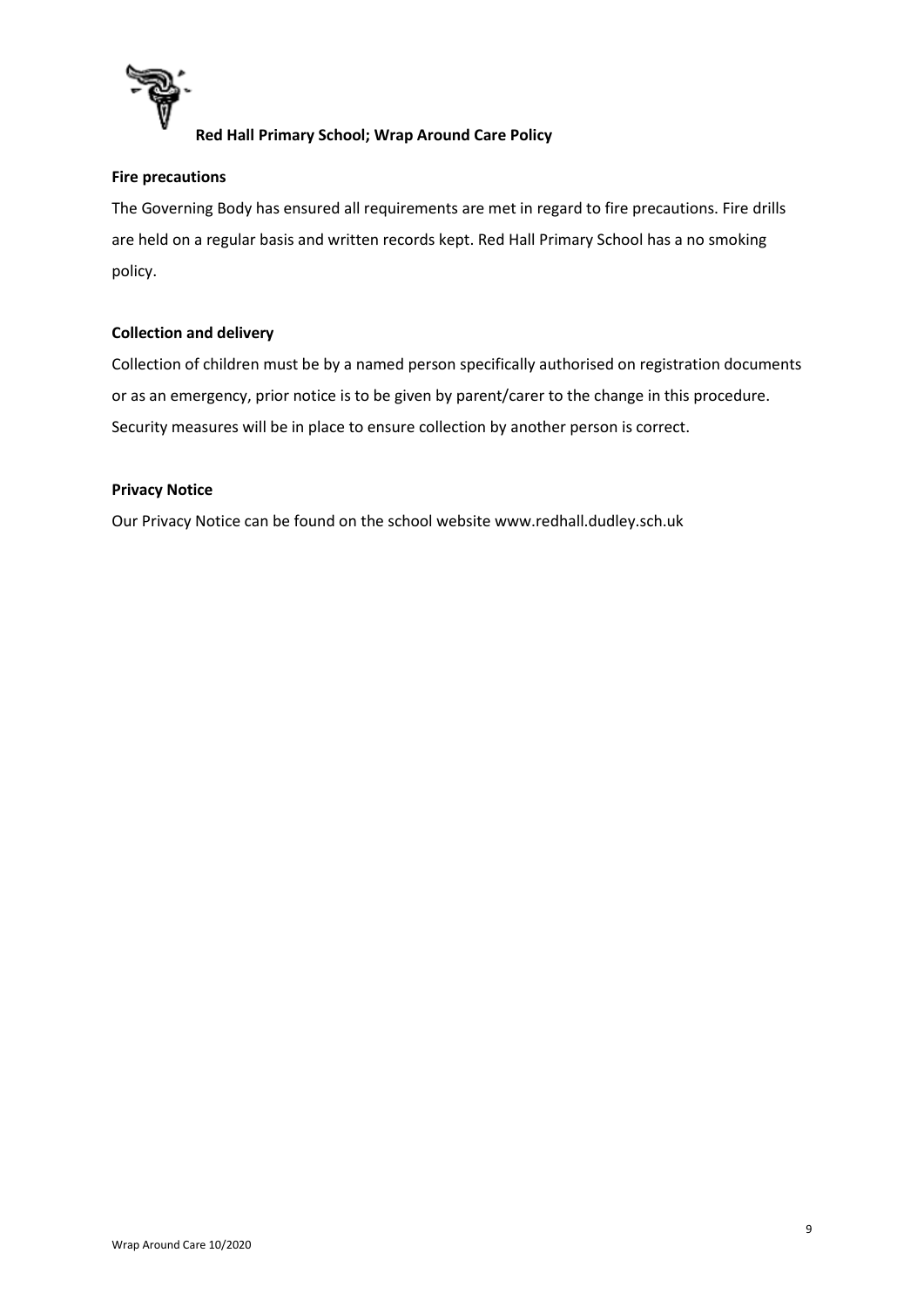

# **RED HALL BEFORE AND AFTER SCHOOL CARE CLUB**

# **REGISTRATION FORM**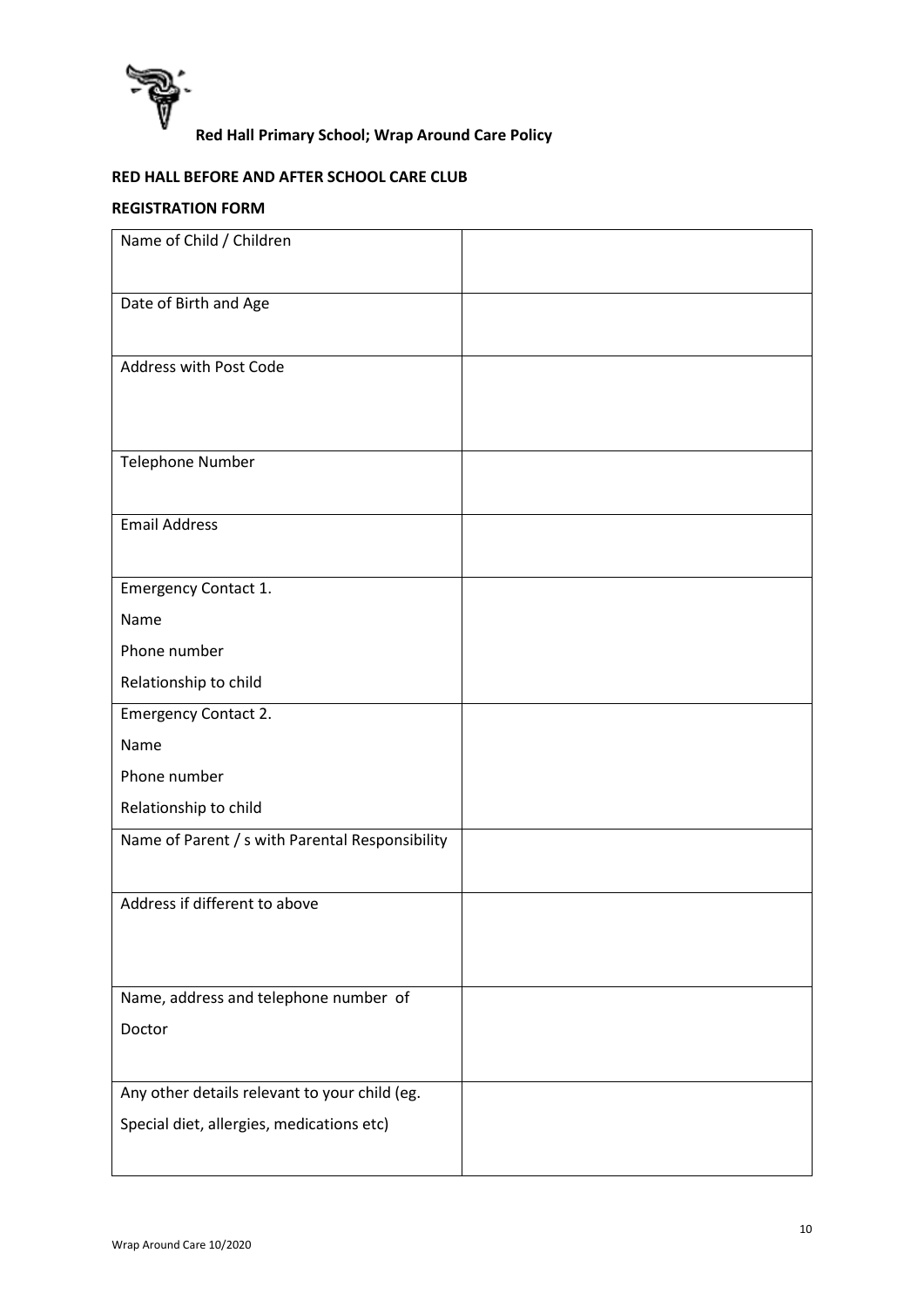

| Persons with permission to collect child from |  |
|-----------------------------------------------|--|
| club and relationship to child                |  |
| Password for use in an emergency              |  |

# **SESSIONS REQUIRED** (please tick) START DATE …………………………………………………………………………………..

|                  | Monday | Tuesday | Wednesday | Thursday | Friday |
|------------------|--------|---------|-----------|----------|--------|
| <b>Breakfast</b> |        |         |           |          |        |
| Club             |        |         |           |          |        |
| After School     |        |         |           |          |        |
| Club             |        |         |           |          |        |

#### **Consent Requests**

I give/do not give\* permission for my child to take part in the following activities:

|                     | Yes | No |
|---------------------|-----|----|
| Cooking             |     |    |
| Painting            |     |    |
| Using Play Dough    |     |    |
| <b>Food Tasting</b> |     |    |

\*I authorise/do not authorise the staff to sign any written form of consent required by the hospital authorities if the delay in getting my signature is considered by the doctor to endanger my child's health and safety.

#### **USE OF PHOTOGRAPHS**

Occasionally, we may take photographs of the children to use in our school prospectus or other printed publications that we produce, as well as our websites and displays in school. Please answer the questions below as appropriate to indicate whether or not you give your consent.